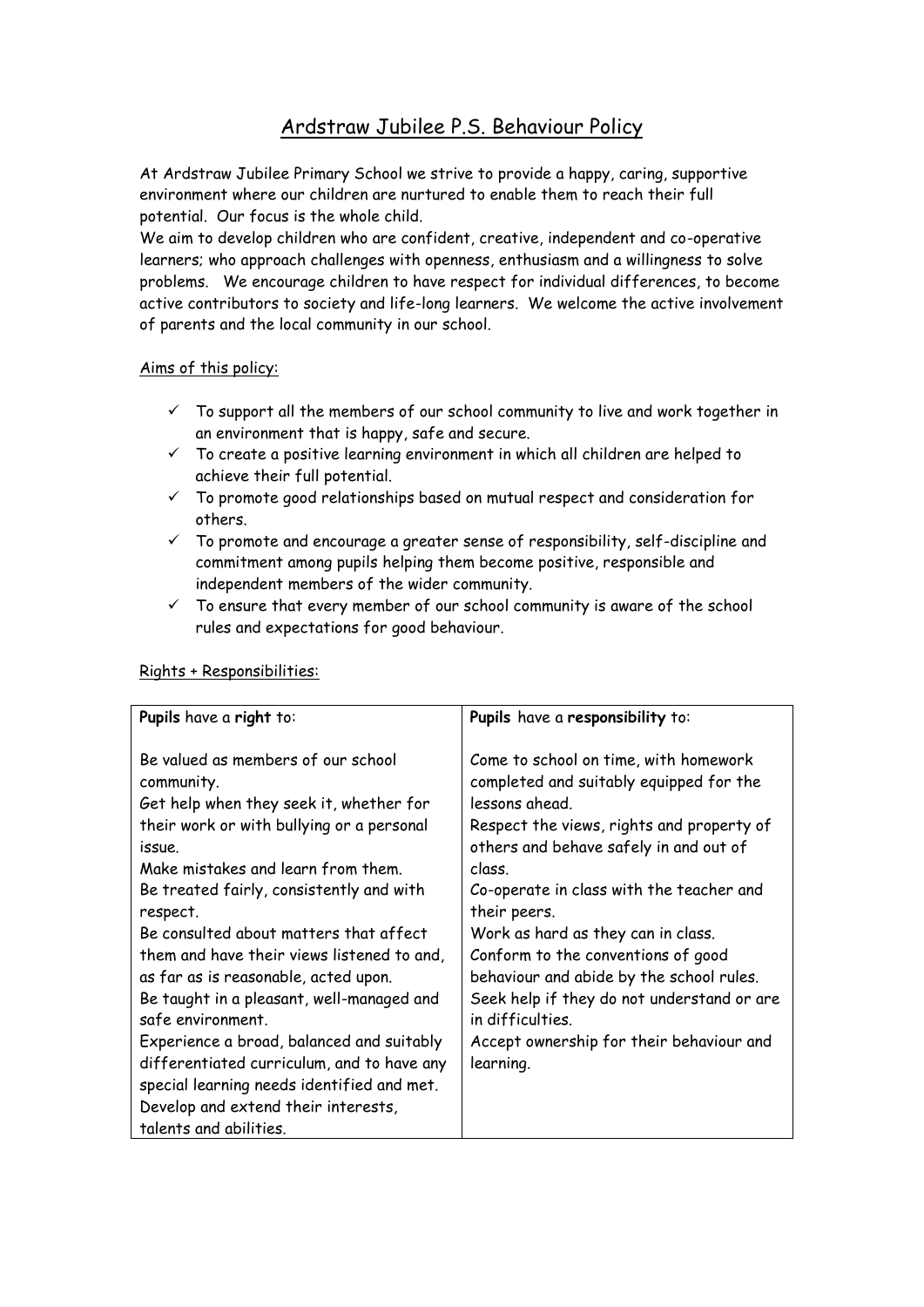| Staff have a right to:                                                                                                                                                                                                                                                                    | Staff have a responsibility to:                                                                                                                                                                                                                                                                                         |
|-------------------------------------------------------------------------------------------------------------------------------------------------------------------------------------------------------------------------------------------------------------------------------------------|-------------------------------------------------------------------------------------------------------------------------------------------------------------------------------------------------------------------------------------------------------------------------------------------------------------------------|
| Work in an environment where common<br>courtesies and social conventions are<br>respected.<br>Express their views and contribute to<br>policies which they are required to reflect<br>in their work.<br>A suitable career structure and<br>opportunities for professional<br>development. | Behave in a professional manner.<br>Show interest and enthusiasm in their<br>pupils' learning.<br>Listen to the pupils, value their<br>contributions and respect their views.<br>Expect high standards and acknowledge<br>effort and achievement.<br>Be sympathetic, approachable and alert to<br>pupils in difficulty. |
| Support and advice from senior colleagues<br>and external bodies.<br>Adequate and appropriate accommodation<br>and resources.                                                                                                                                                             | Teachers should also -<br>Ensure that lessons are well prepared,<br>making use of available resources, and that<br>homework is appropriately set.<br>Identify and seek to meet pupils' special<br>educational needs.<br>Share with parents any concerns they have<br>about their child's progress or<br>development.    |

| Parents have a right to:                    | Parents have a responsibility to:           |
|---------------------------------------------|---------------------------------------------|
| A safe, well managed and stimulating        | Ensure that their child attends school      |
| environment for their child's education.    | regularly and arrives in good time, with    |
| Reasonable access to the school, and to     | homework done, and suitably equipped for    |
| have their enquiries and concerns dealt     | the lessons ahead                           |
| with sympathetically and efficiently (by    | Be aware of school rules and procedures     |
| appointment at a time that is suitable for  | and encourage their child to abide by       |
| both parent and teacher).                   | them                                        |
| Be informed promptly if their child is ill, | Show interest in their child's class work   |
| has an accident or if the school has        | and homework and, where possible, provide   |
| concerns about their child.                 | suitable facilities for studying at home.   |
| Be well informed about their child's        | Act as positive role models for their child |
| progress.                                   | in their relationship with the school.      |
| Be well informed about school rules and     | Attend planned meetings with teachers       |
| procedures.                                 | and support school functions.               |
| A broad, balanced and appropriate           | Provide the school with all the necessary   |
| curriculum for their child.                 | background information about their child,   |
| Be involved in key decisions about their    | including telling the school promptly about |
| child's education                           | any concerns they have about school, or     |
| A suitably resourced school with adequate   | any significant change in their child's     |
| and well-maintained accommodation.          | medical needs or home circumstances.        |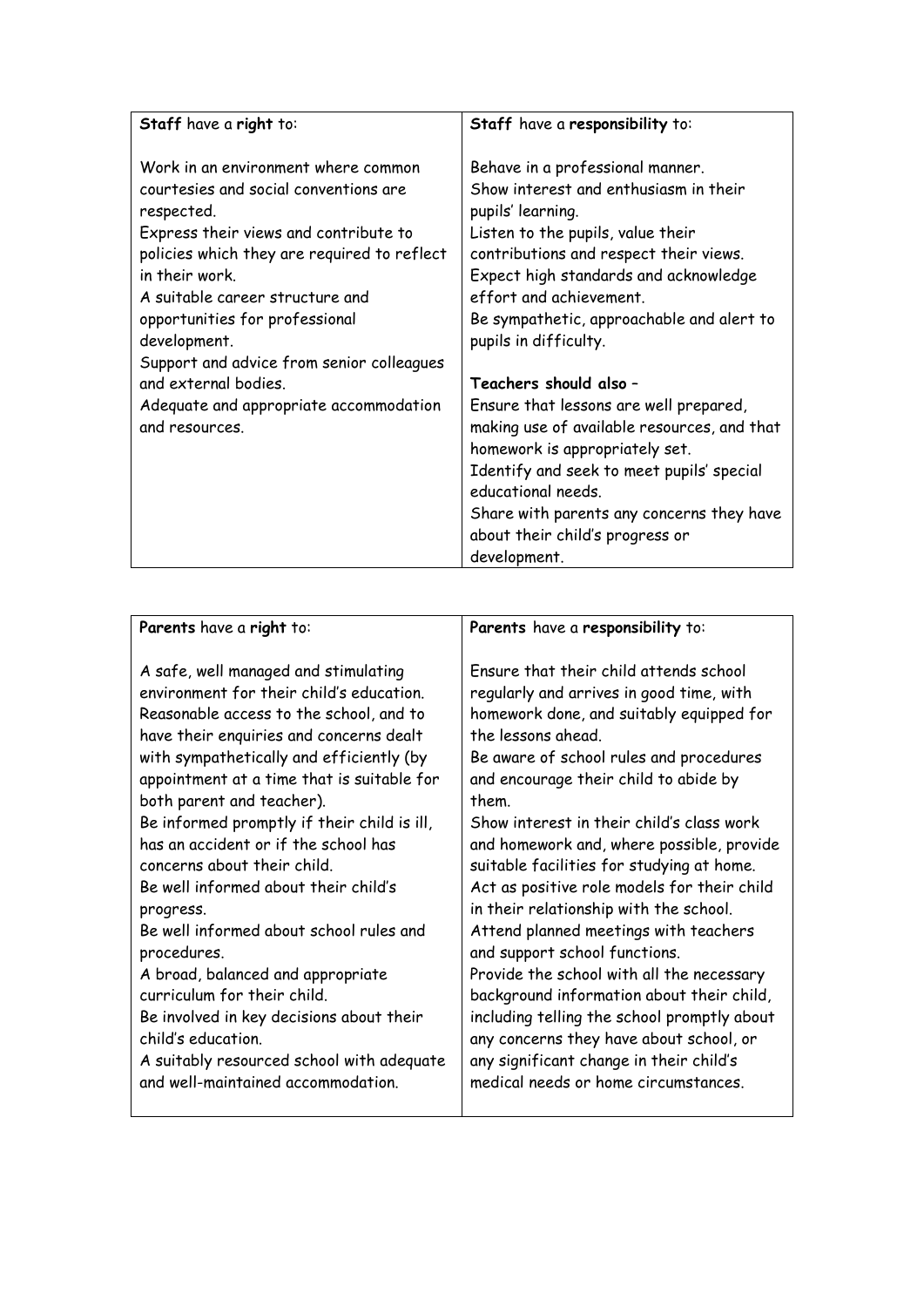## Our Positive Behaviour system:

An effective behaviour policy is one that enhances the self-esteem and self-discipline of our children. Good discipline follows from good relationships and from setting clear expectations of good behaviour.

It is important that the children are familiar with our school rules - they are displayed prominently around the school, explained and discussed in assemblies and reinforced in all areas of school and by all members of staff.

# **Our School Golden Rules:**

- **We are gentle**
- **We are kind and helpful**
- **We listen**
- **We are honest**
- **We work hard**
- **We look after property**

#### Classroom Rules + Routines –

At the beginning of the school year the class teacher and children agree class rules or a Code of Conduct and acceptable behaviours. These are reinforced consistently throughout the year by praise and reward.

#### **Rewards**

- Praise verbal or a smile, thumbs up etc.
- Sharing good work with other members of staff and/or parents.
- Displaying work in classroom or corridor.
- 'Super Star' award (weekly assembly).
- Sticker, pencil, certificate etc. to recognise particular effort.
- **Golden Time (Fridays).**
- **Extra play time.**

#### Managing undesirable behaviour

| Desirable behaviour in our pupils          | Undesirable behaviour in our pupils           |
|--------------------------------------------|-----------------------------------------------|
| Participating fully in class and school    | Being unkind to their peers, including        |
| activities.                                | engaging in any form of bullying.             |
| Showing respect for the views, ideas and   | Shouting out in class, interrupting others    |
| property of others.                        | or being inattentive in lessons.              |
| Recognising that everyone has the right to | Displaying a lack of interest in learning and |
| contribute to the lesson.                  | preventing others from learning.              |
| Co-operating with staff and their peers on | Using an inappropriate tone of voice when     |
| shared activities.                         | speaking to others.                           |
| Applying themselves to the task and        | Defacing or destroying other pupils'          |
| working to the best of their ability.      | belongings or school property.                |
| Showing good manners.                      | Using abusive language.                       |
|                                            | Acting aggressively or with violence          |
|                                            | towards other pupils or members of staff.     |